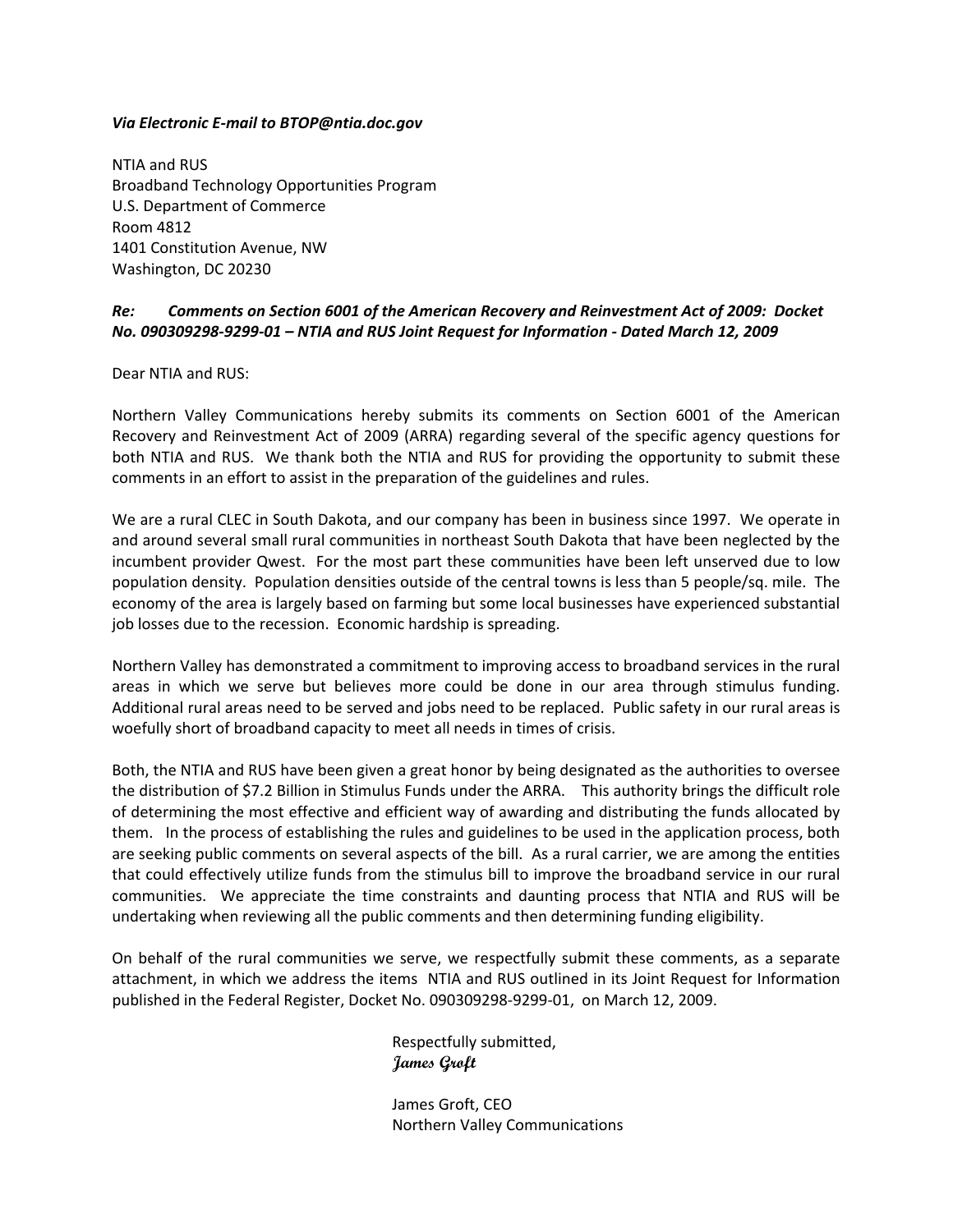# **NORTHERN VALLEY COMMUNICATIONS COMMENTS TO NTIA AND RUS EXECUTIVE SUMMARY**

Northern Valley Communications hereby submits its comments on the American Recovery and Reinvestment Act of 2009 (ARRA) regarding several of the specific agency questions within the NTIA and RUS Joint Request for Information. As a rural telephone CLEC serving rural portions of the state of South Dakota, we are committed to improving access to broadband services in the rural communities we serve. We are very interested in utilizing funds from the stimulus bill to improve the broadband service in our rural communities.

We encourage NTIA and RUS to award funding in the most effective and efficient way consistent with the main goals of the bill so that funding is truly targeted to the most needy rural areas. The key element in providing broadband access is getting the infrastructure in place that will allow service providers to offer broadband to the greatest population over the greatest serving area at the greatest speed. Once the infrastructure is built, broadband access will be extended to community anchor institutions, and service providers will then be able to educate all users on the importance of broadband. By educating users and promoting the benefits, providers will be encouraging the future use and demand of broadband.

As a rural carrier with a long history of being sensitive to our service areas needs and dedicated to our customers long term quality of life, we provide the following highlights:

#### NTIA items:

- The States role must be consistent with the ARRA's text, which is to help determine unserved and underserved areas within the state and to advise on allocation of funds within the state. However, the States should only play an advisory role and not be involved in the selection of projects. Some state and local governments will be submitting their own projects and it would be a conflict for states to select their projects over private entity projects that may be more worthy. NTIA needs to make the final selection of all projects.
- Funds need to be awarded to entities that are community focused and have a demonstrated history of ensuring that quality service is provided. Start up entities in most cases will not have the experience or often the same commitment. Rural providers have proven experience, skills in providing broadband, a commitment to the communities they serve and reinvest back into the communities they serve.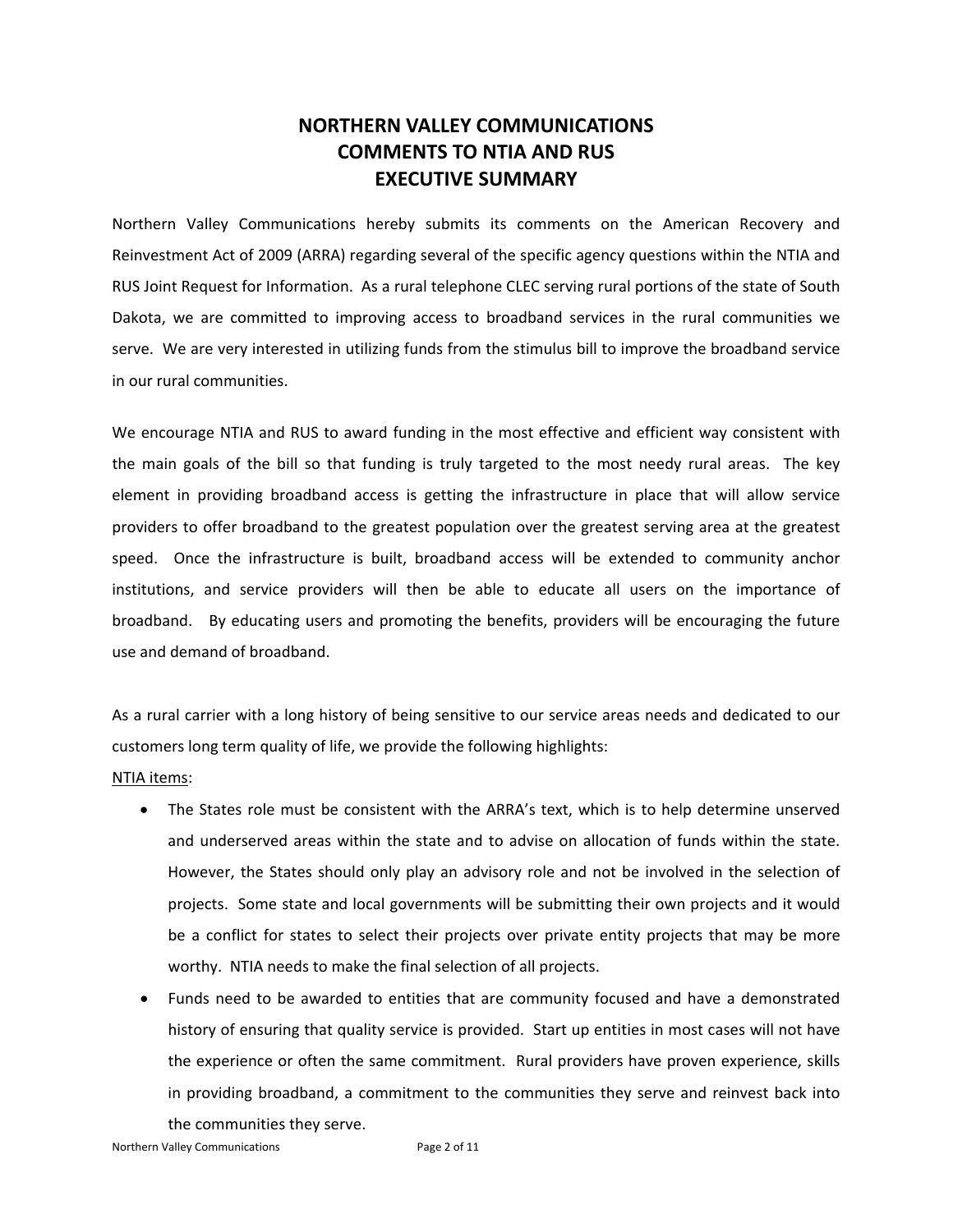- In awarding funds under the BTOP program, we recommend using a similar weighting and scoring process like what was used under the original TOP program. Under the selection criteria section, we provide a listing of six (6) criteria that could be rated and assigned a relative weight.
	- o *Project to provide infrastructure capable of providing broadband service to the greatest number of population in unserved and underserved areas (30%)*
	- o *Provide service to Community Anchor Institutions (20%)*
	- o *Applicant's level of experience and commitment to the community (20%)*
	- o *Project's economic feasibility (10%)*
	- o *Long Term Sustainability of Broadband Access (10%)*
	- o *Ability to timely start and complete the project (10%)*
- Funding requests should rarely exceed 80% of the total grant request. Applicants that are able to contribute at least 20% of their own funds to the project will be more committed to the long term viability of their project. Applicants who are willing to contribute more than the minimum 20% equity should score higher in the review process.
- To effectively and efficiently review the volume of applications expected, it will be important for NTIA and RUS to have application formats that are very similar. In addition, they should both adopt similar definitions, especially of broadband, rural, unserved and underserved.
- We suggest definitions for unserved, underserved and broadband. Our definitions are consistent with the FCC's new broadband speed reporting requirements for FCC Form 477. Unserved should be defined as speeds less than 768Kbps; Underserved should be defined as speeds at least 768Kbps but less than 12Mbps.

## RUS items:

- We recommend RUS divide the funds being allocated to them with at least 60% going for grants and the remaining 40% for loans. Many projects will be seeking funds through the ARRA because they have not been financially feasible in the past with loans.
- "Rural Economic Development" are projects that stimulate the economy with new job creation and long term sustainability. "High speed broadband service" should be the same as NTIA's "broadband" definition. The definition of "Rural" should be consistent with the new definition in the 2008 Farm Bill Sec. 601.
- Current and former RUS borrowers should receive top priority in the eligibility criteria as stated in the ARRA. The selection criteria for RUS funded projects should be similar to the criteria for NTIA projects, with the addition of any criteria that are unique to RUS as listed in the ARRA.

Our full comments are listed below. We have numbered each comment in correlation to their listing in the Joint RFI. We appreciate the opportunity to submit these comments in preparation of the rules.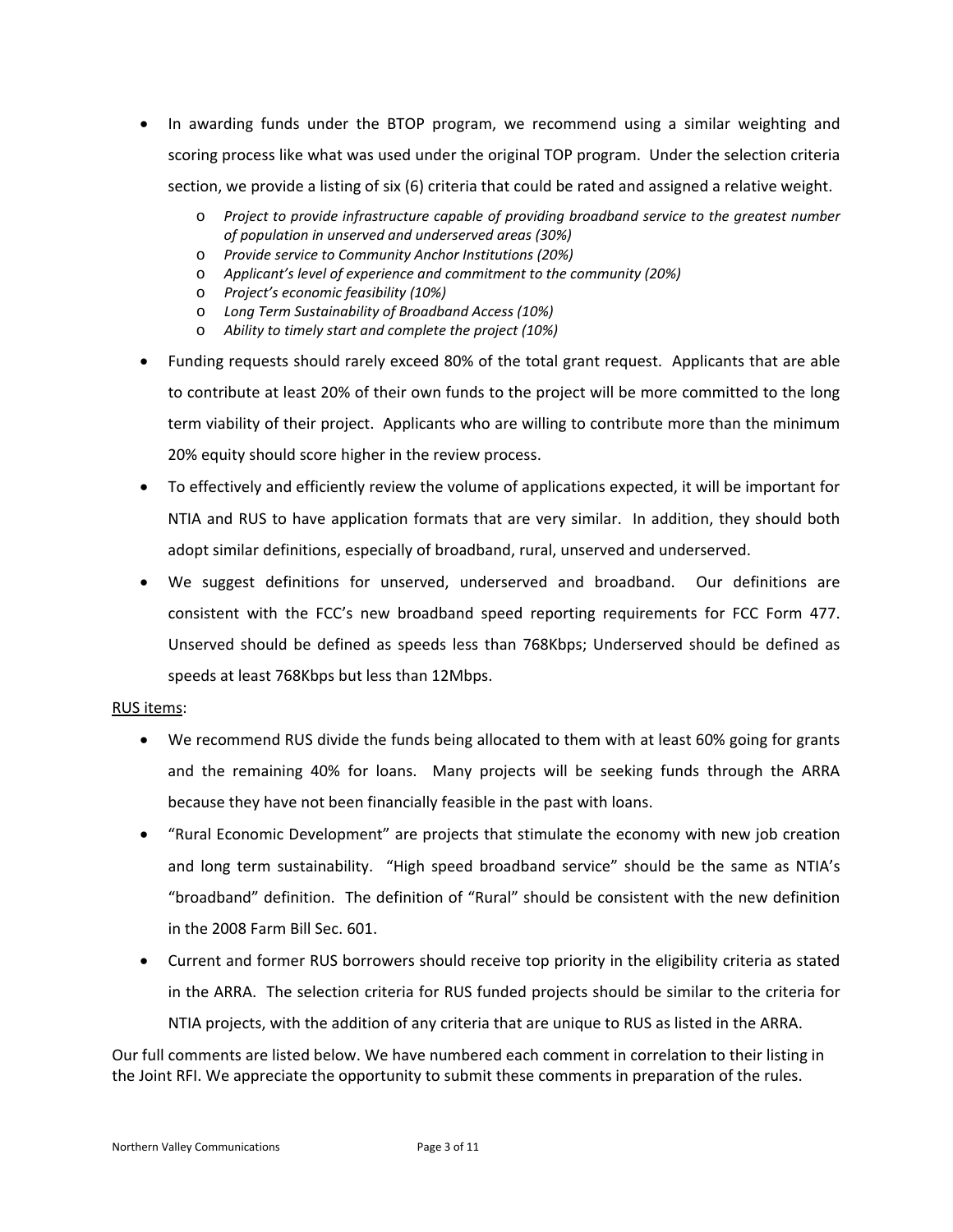#### *Via Electronic E‐mail to BTOP@ntia.doc.gov*

## *Northern Valley Comments on Section 6001 of the American Recovery and Reinvestment Act of 2009:*  Docket No. 090309298-9299-01 - NTIA and RUS Joint Request for Information - Dated March 12, 2009

#### *NTIA Program Comments*

#### **1. Purposes of the Grant Program**

In response to whether a certain percentage of grant funds should be allocated to each category proportionately, we strongly believe that the funds should be allocated to those categories that have the greatest need. The ARRA was enacted to create jobs, close the broadband gap, stimulate the economy, improve current and future broadband services and encourage the demand for broadband. Projects that will be able to meet those requirements and provide broadband access to those areas that meet the definitions for both unserved and underserved should be allocated the greatest share of the funds. The most important need is for these areas to get infrastructure in place that will allow service providers to offer broadband to the greatest population over the greatest serving area. Educating users on broadband services and adoption will be a part of the marketing effort of individual service providers. Community focused providers will ensure that their customers are educated on the uses and benefits of broadband access. Using the funds to construct broadband infrastructure should be the highest priority. Once the infrastructure is built, broadband access will be extended to all of the institutions listed in the bill, (schools, libraries, medical and healthcare providers, community colleges, etc.) in each community.

## **2. Role of the States**

It will be important for the NTIA to coordinate its work with the States with respect to the BTOP. However, the level of involvement by the States will need to remain strictly advisory. The ARRA states that the Secretary may consult a State with respect to: identification of areas described in sub‐section (b)(1) or (2); and, the allocation of grant funds within the State for projects. There have been several comments, both during and after the Open Forum meetings, regarding what level of involvement that the States should possess. Unfortunately, there are many differences in opinion. Coordination between NTIA and the States will be important in determining areas where there is a need for broadband service. However, NTIA will need to maintain final control and independent decision making on awarding funding throughout the grant award process. If States were given the authority to determine which projects would qualify by means of "screening" the applications before NTIA's review, there could be a potential conflict of interest, primarily due to the fact that some States will be submitting projects of their own. This conflict may prejudice projects submitted by private entities like us. States should be able to provide insight on projects that will provide broadband service to the greatest population. However, as a means of maintaining consistency in how grants are awarded in all 50 states, NTIA should be the final decision maker in determining funding for all applications. The State's role should remain merely advisory in nature by coordinating and gathering projects as established in the ARRA.

## **3. Eligible Grant Recipients**

Eligible grant recipients should be those listed under Section  $6001(e)(1)(A)$  and (B) of the ARRA.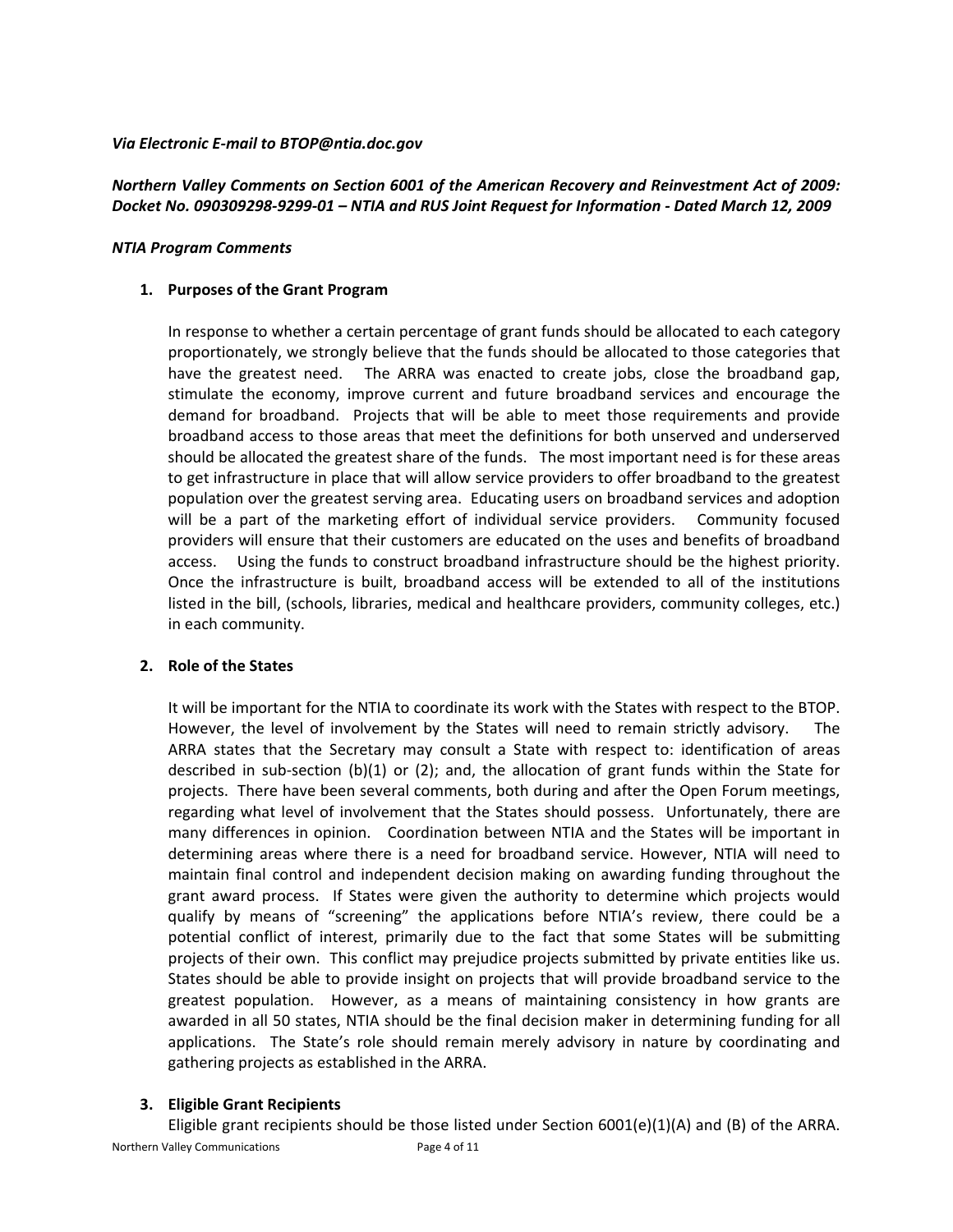Further, under (C) other entities should include rural LECs and CMRS, like Northern Valley. Grants need to be awarded to those entities that are community focused and have a history of ensuring that quality service is provided. By eliminating the large RBOCs, CMRS, start up entrepreneurs, investment firms, speculators and others who either lack a rural focus or have no service history, you will be ensuring that those who will be benefitting from the broadband stimulus funds will have a commitment to the rural communities, that they will get the job done timely and efficiently and that quality broadband services will be provided long term. Community focused rural providers prove daily their commitment to the communities they serve by reinvesting back in the communities.

A key element of every eligible grant recipient will be that the project they are submitting will increase both the affordability and overall take rate of broadband access to the greatest population of users in the area. In addition, the project will need to enhance the current broadband access service to the following institutions: health care, educational facilities, public safety, libraries and community centers.

## **4. Establishing Selection Criteria**

There should be established selection criteria to award any funds and that criteria must be made public before any deadlines are set for submitting applications. We would suggest NTIA look back to the original TOPS program and how applications for that program were reviewed with modifications required by the priorities now stated in the ARRA at Sec 6001. In the TOP program, the following criteria were analyzed and weighted in determining award recipients:

- *Project Purpose (20%)*
- *Innovation (30%)*
- *Community Involvement (10%)*
- *Evaluation (10%)*
- *Project Feasibility (20%)*
- *Project Budget (10%)*

For the new BTOPs program, a similar process could be used with several criteria from the ARRA that could be rated and assigned a relative weight as follows:

- Project to provide infrastructure capable of providing broadband service to the greatest number of population in unserved and underserved areas (30%)
- Provide service to Community Anchor Institutions (20%)
- Applicant's level of experience and commitment to the community (20%)
- Project's economic feasibility (10%)
- Long Term Sustainability of Broadband Access (10%)
- Ability to timely start and complete the project (10%)

In weighting the criteria for the BTOP Grant selection process, NTIA should review the area of the proposed project by looking at the level of broadband service currently being offered and the economic need of the communities for broadband. The past history of the applicant should also be reviewed including the following: level of experience, service reliability, customer service and financial stability. Long term feasibility of the project will need to be judged. All applicants should provide a financial forecast showing at least a 10 year projection. The forecast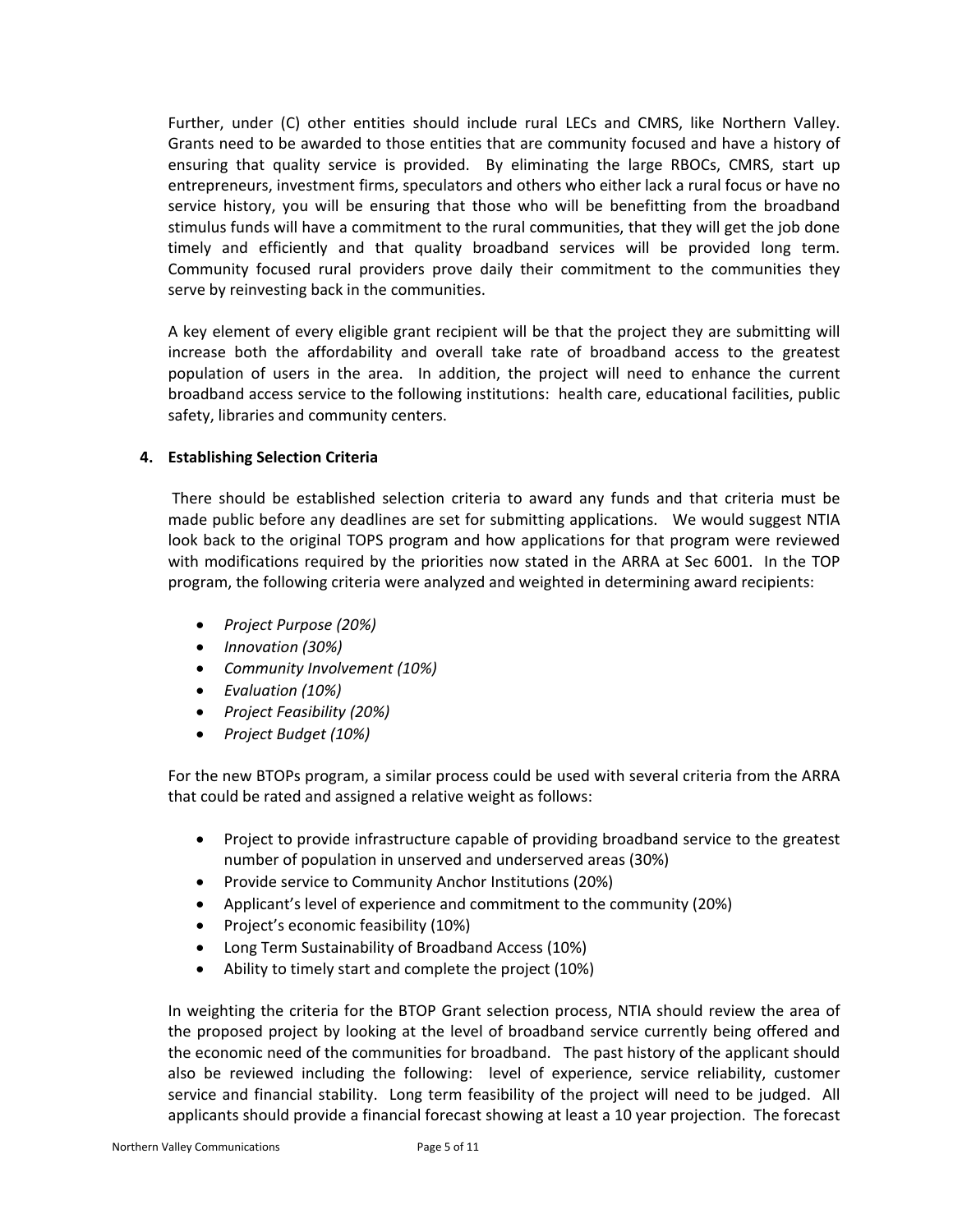will need to demonstrate that the project is sustainable long term. The net income and cash flow in the forecast need to prove this. NTIA should establish consistent minimum financial benchmarks to show such long term sustainability.

NTIA will need to coordinate with RUS in establishing priorities in granting funds. Due to the fact applicants may be applying to both authorities, coordination will need to be maintained to avoid any prohibited double dipping in the awards process. Priority should not be given to proposals that leverage other ARRA funding or that do not provide at least a minimum of 20% equity. Applicants need some level of company or local financial commitment to ensure that they are invested in making the project a success long term. Any waivers of the 20% equity requirement, as allowed in the ARRA, should be rare.

Also, NTIA should deny applications proposing a project that would overbuild the service area of any existing RUS borrower, unless the applicant is a current or existing RUS borrower serving that area. Funding should not be granted to create new competition in areas that already have adequate broadband. Funding should only be provided to build out broadband infrastructure in areas that fit NTIA's definition of unserved or underserved.

Priority should be given to applications that demonstrate the applicant has a history of commitment to serving rural populations and has done so successfully for some time. The application should require a detailed narrative on those who will be served, including public anchor institutions, if funds are awarded, how the project will be implemented and over what time frame the project should be implemented. Due to the number of applications that are expected to be submitted, priority should be given to applications that will be serving the greatest need by offering broadband access to the greatest number of customers over a project area and at the highest speeds possible. Also, the project should score higher if it provides key services to core community anchor institutions, such as, the public safety network, Tribal lands, educational facilities, libraries, and medical and healthcare facilities.

The evaluation of sustainable adoption of broadband service need not be subjective. Sustainability can be demonstrated by an applicant's past track record in delivering solid broadband penetrations in other areas it serves. Further, NTIA can review past marketing and pricing of services to ensure that a reasonable and affordable price can be maintained for any NTIA project. The rules should not require a mandatory marketing study, but if an applicant voluntarily provides one as a part of its application (a market survey which includes market penetrations that support long term sustainability) then these applications should score higher in the NTIA selection process. A detailed quality project would likely do a scientific marketing survey to best determine pricing, service goals, penetration and long term sustainability.

In response to the question on whether the fact that different technologies provide different service characteristics should be considered given the "technologically neutral fashion" direction of the ARRA, we agree that the selection criteria needs to be technology neutral. Different broadband technologies will differ based on the needs of a community, the terrain of a service area, the availability of spectrum, ROW, poles, etc. Therefore, NTIA should allow applicant's to decide what technology to utilize, wireline or wireless, to provide broadband access dependent on the terrain of the area and other service area characteristics. Applicants will want to use technology that will be able to offer the greatest speed to the greatest population in the area(s) they desire to serve, also considering the long term economics of their choice.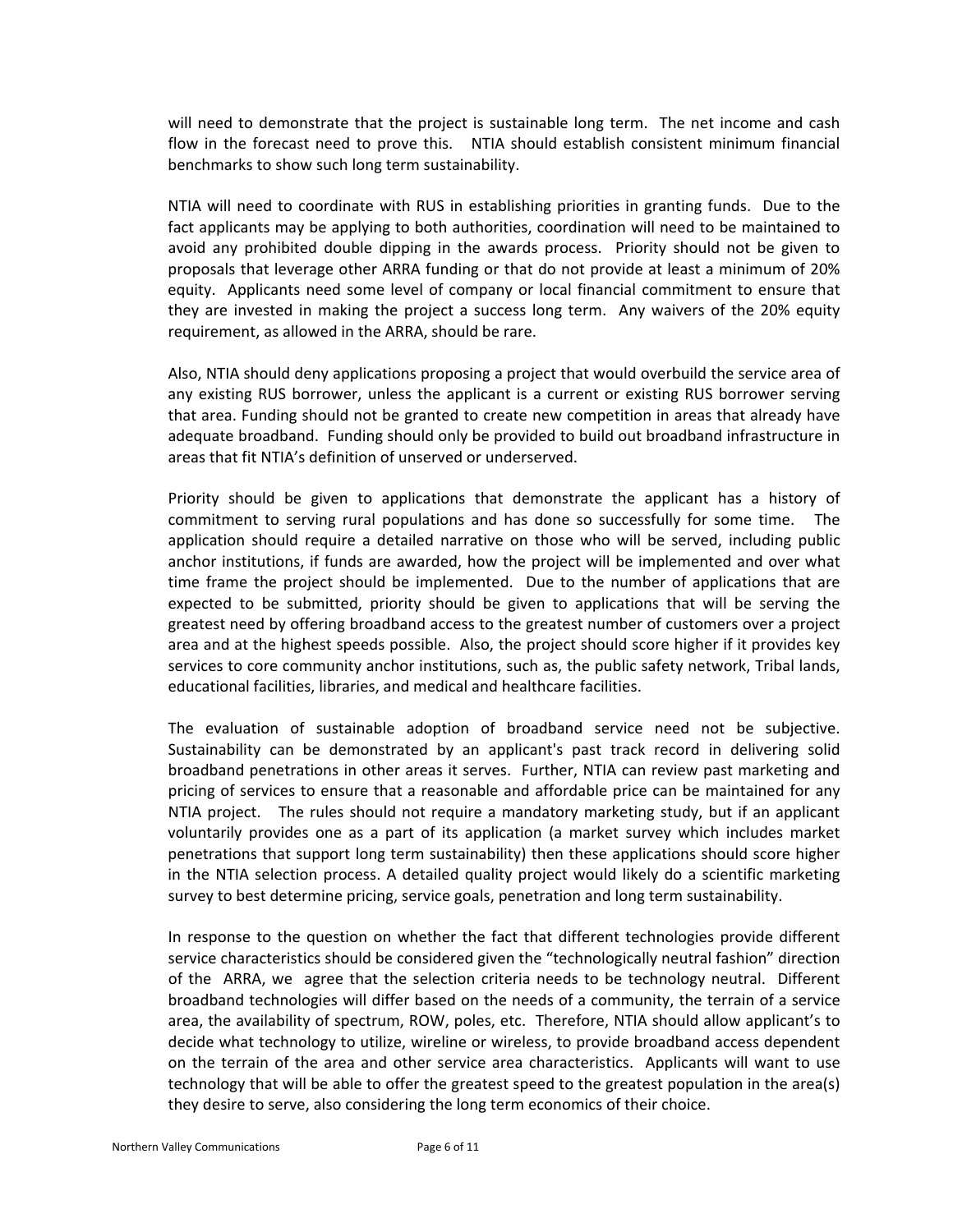## **5. Grant Mechanics**

In discussing the mechanisms that should be used in distributing funds, we suggest that the NTIA and RUS use a simplified and coordinated application and review process, similar to what NTIA has used in the past like TOPs. In reviewing applications, there should be a proper review process which focuses on the quality of the application and the project being proposed. The funding and selection of quality projects that fit the final criteria is more important than taking an "out the door quickly" approach. Please see our comments in #4 above regarding selection criteria and review processes. It will be critical that both NTIA and RUS establish similar standards in how applications will be reviewed. A similar application and process would be best having differences only where the text of the ARRA require differences. It will also be critical that both are well staffed in order to meet the demands of the application process.

## **6. Public Computer Center Capacity**

As a part of the ARRA, not less than \$200 million is to be awarded to expand public computer center capacity. In awarding the Public Computer Center Capacity funds, a request for funds with a detailed plan on how the funds will be used should be included in the application. Often this request should be in connection with a request for funds to build the broadband infrastructure in the same community also. Public Computer Centers can be very valuable for rural communities. For example, job training, education, research, marketing, economic development, keeping in touch with friends and family or in touch with world events are just a few potential uses of a Public Computer Center. A Public Computer Center can be set up as a separate location, within a public library, community hall, school, senior center, nursing home or assisted living center, within a Community College, tribal facility, and local medical or healthcare facilities. The key in establishing or enhancing a Public Computer Center is to provide access to computers and broadband, while educating and training residential users and community organizations on the uses and benefits of broadband access. Such centers prime the pump for further adoption in the community.

## **7. Innovative Programs to Encourage Sustainable Adoption of Broadband Services**

As a part of the ARRA, not less than \$250 million is to be allocated to "Encourage Sustainable Adoption of Broadband Service". Service providers will be promoting and advertising the benefits of their services which history shows leads to reasonable levels of broadband adoption over time where good service is being provided. It will be important to have the Public Computer Center in place to ensure, access, education and training is occurring in the communities that receive stimulus funds. Without, access, education and training, consumers may not utilize broadband services to their full potential simply because they do not have the access or knowledge.

## **8. Broadband Mapping**

NTIA will need to coordinate with each State during the process of establishing a nationwide inventory map of existing broadband service capacity in each state in the United States. The FCC recently updated the rules on filing the FCC Form 477, which contains much of the key data that can be utilized in developing a comprehensive nationwide broadband map. We encourage NTIA to work with the FCC, RUS and state agencies to share this data as permitted by law. The FCC Form 477 does include significant proprietary data, which will need to be protected while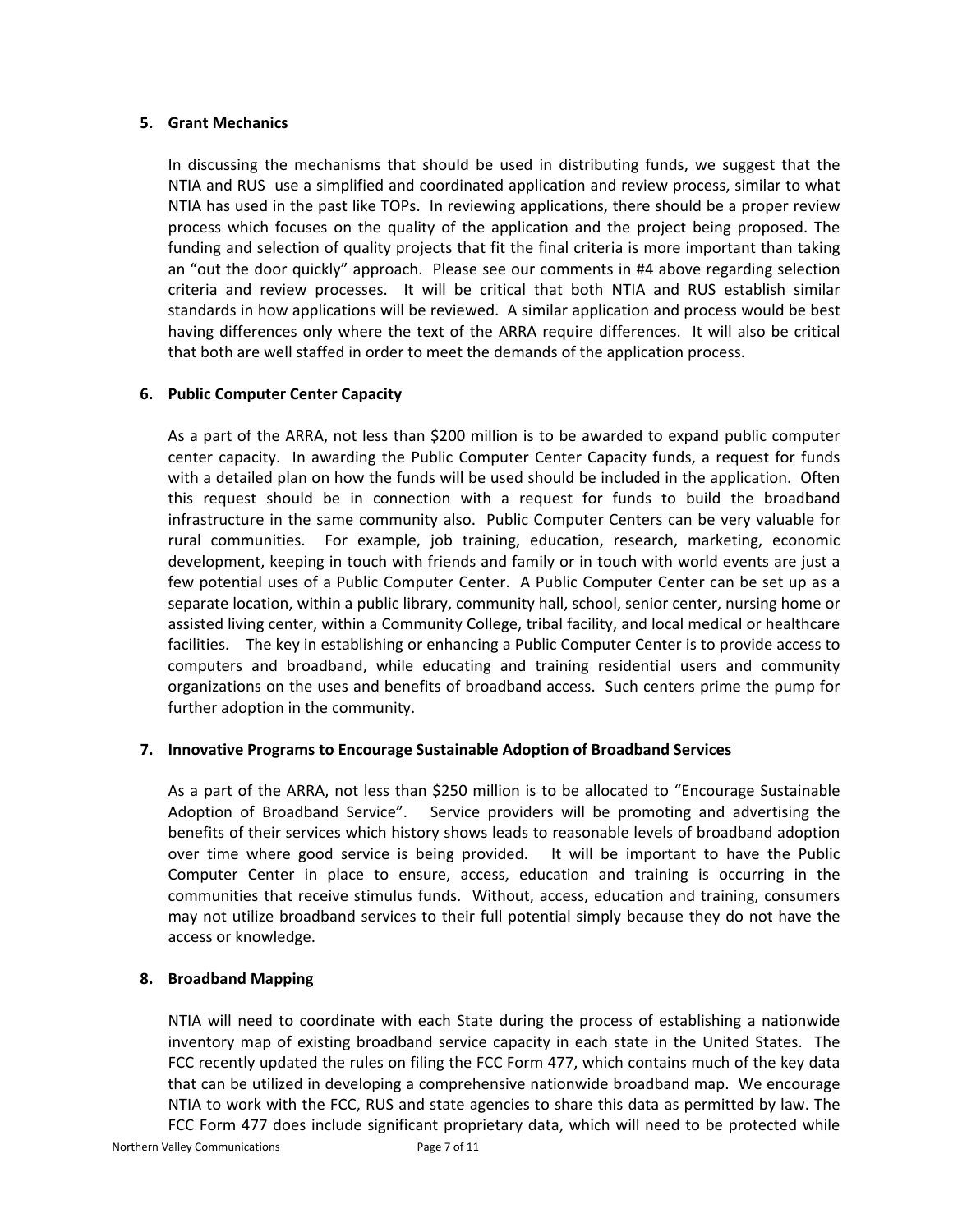being utilized in the mapping process. With the recent revisions to the FCC Form 477 filing rules, the FCC is requiring the Form 477 be completed by Census Tract, to list providers, technologies utilized, subscriber counts and established speeds. If NTIA uses the information provided on the Form 477, a clear view of served, unserved and underserved areas will be shown on the state and nationwide broadband maps. NTIA has the duty to establish the nationwide inventory map, but will need to work with each state to coordinate that all mapping is combined into one nationwide map as required by the Broadband Data Improvement Act.

We disagree with the prepared Testimony of Connected Nation Chairman and CEO Brian Mefford regarding broadband mapping being prepared at a household level. The concept of working with state agencies to develop a map at the household level, especially in rural areas would be a daunting task to undertake and is not necessary with the data providers already prepare for the FCC 477 form. We should use that data and not require any new or additional inconsistent efforts in each of the 50 states. The percentage of error between using Census Tract and Household level does not appear to be as significant as thought by Connected Nation and does not warrant using a process other than the reporting required by the 477 forms.

#### **9. Financial Contributions by Grant Applicants**

The limit set on funding requests should normally not exceed 80% of the total grant. Applicants that are able to contribute at least 20% of their own funds, whether in cash or other in kind equity (hard assets, spectrum, etc), will be more committed to the long term viability of their projects. On the reverse side, if an applicant is dependent on more than 80% in grant funds, their commitment to the, project, area and the people will be less since they will have little investment into the area and the project. Applicants who are willing and financially able to commit a greater percentage of their own funds in to a project should score higher in the review process when awarding funds. NTIA should waive the 20% equity requirement only in very rare cases of extreme need. Frequent waivers would reduce the dollars available for other well deserving projects also.

In determining whether or not a project would have been implemented without Federal assistance, the history and demographics of the proposed coverage area for the project will need to be reviewed. In addition, projects that are being submitted should be analyzed for financial need. Project selection should be based in part on the need for grant funds to complete the project. Without grant funds, the cost justification would not have otherwise been financially feasible.

## **10. Timely Completion of Proposals**

We propose that NTIA and RUS establish a realistic timeline in which applications will be reviewed and funds awarded. Awards should be made to projects where the application documents that they are high quality and prove that they are sustainable, which should be more important than a quick turn-around in awarding funds. NTIA will need sufficient time to review the applications and projects. In addition, if an application template is developed, time consideration may be needed for OMB review and approval.

We encourage NTIA and RUS to look at historical application practices in both the original TOPs program and Broadband Loan programs. If there were mistakes made or the processes were to slow when awarding funds those issues need to be rectified and the process simplified.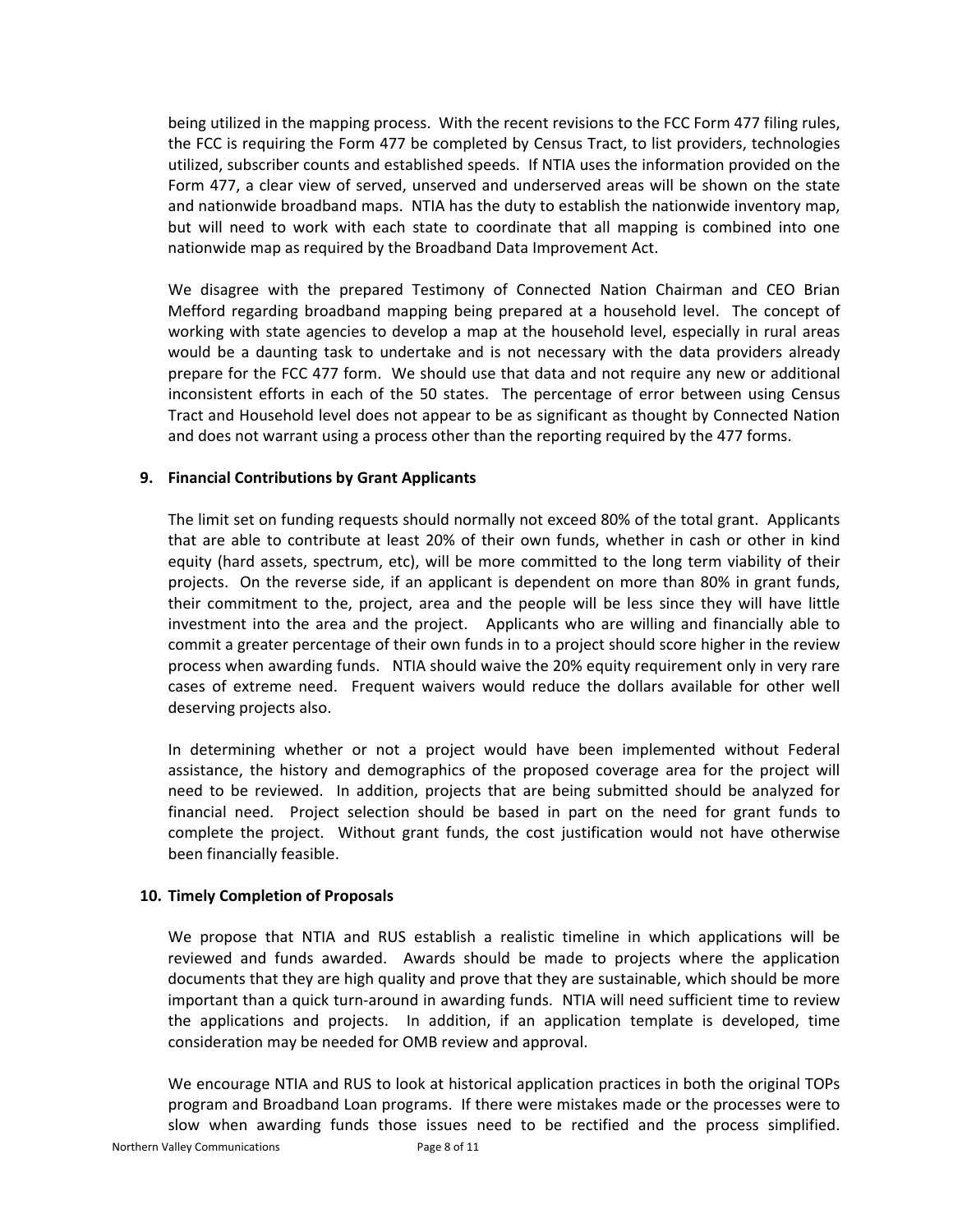However, many rural LECs are familiar with those application processes and could quickly adapt to any minor ARRA changes needed to make them work. We applaud both NTIA and RUS for working together and continuing to improve and enhance their processes so that sound decisions will be made in the Stimulus funding process.

In response to ensuring that projects can be completed within two years, we recommend that applications include a detailed timetable for the project in which requests for funds are being made. Once funds are awarded, as a part of the quarterly reporting requirements, award recipients should include an updated timetable marking the progress that has been achieved in addition to steps still needing to be met. NTIA and RUS should allow some flexibility in the timeline, depending on the type of technology being proposed in the project and product availability. For example, a wireless project that is proposing a LTE deployment will be dependent on when product development is completed, which is estimated towards the tail end of the two year time frame.

## **11. Reporting and Deobligation**

The quarterly reports (which should include updated timetables showing what has been completed and what is still needed) will be the main source for NTIA and RUS review to determine whether funds are properly being spent. NTIA and RUS staff members that will be responsible for overseeing the projects that are awarded funds will need to compare the progress of projects to the commitments made in the applications. In the event it is determined that funds have not been used in accordance with the ARRA, rules, or an application, any remaining funds should be frozen until a review can be completed to determine the impact the deobligation of the funds would have on the part of the project that may have already been completed. All funding should be deposited in a separate funding account until the funds have been spent and the project is completed for better review.

## **12. Coordination with USDA's Broadband Grant Application**

To efficiently and effectively review the volume of applications that will be submitted to both NTIA and RUS, it will be important that each authority have application formats that are similar. Applicants will have the opportunity to submit applications for both programs. As such, they will need to maintain an open forum for communication and coordination in the review process with each other. Both programs should adopt similar definitions, especially of rural, unserved and underserved. Joint funding by both NTIA and RUS may be appropriate in a larger mixed project where NTIA is lead on community services, including public anchor institutions, while RUS would focus on rural infrastructure funding.

## **13. Definitions**

There are several terms in the ARRA that require NTIA to define them. It is important that these terms be clearly defined to allow applicants to identify whether their proposed projects will meet the requirements. Terms requiring definitions are as follows and we provide our suggestions herein:

a) **Unserved:** To be classified as an "unserved area", applicants need to show that the area they are proposing to serve is currently only able to receive broadband service at a speed of less than 768Kbps, bi-directional, during peak – hour load.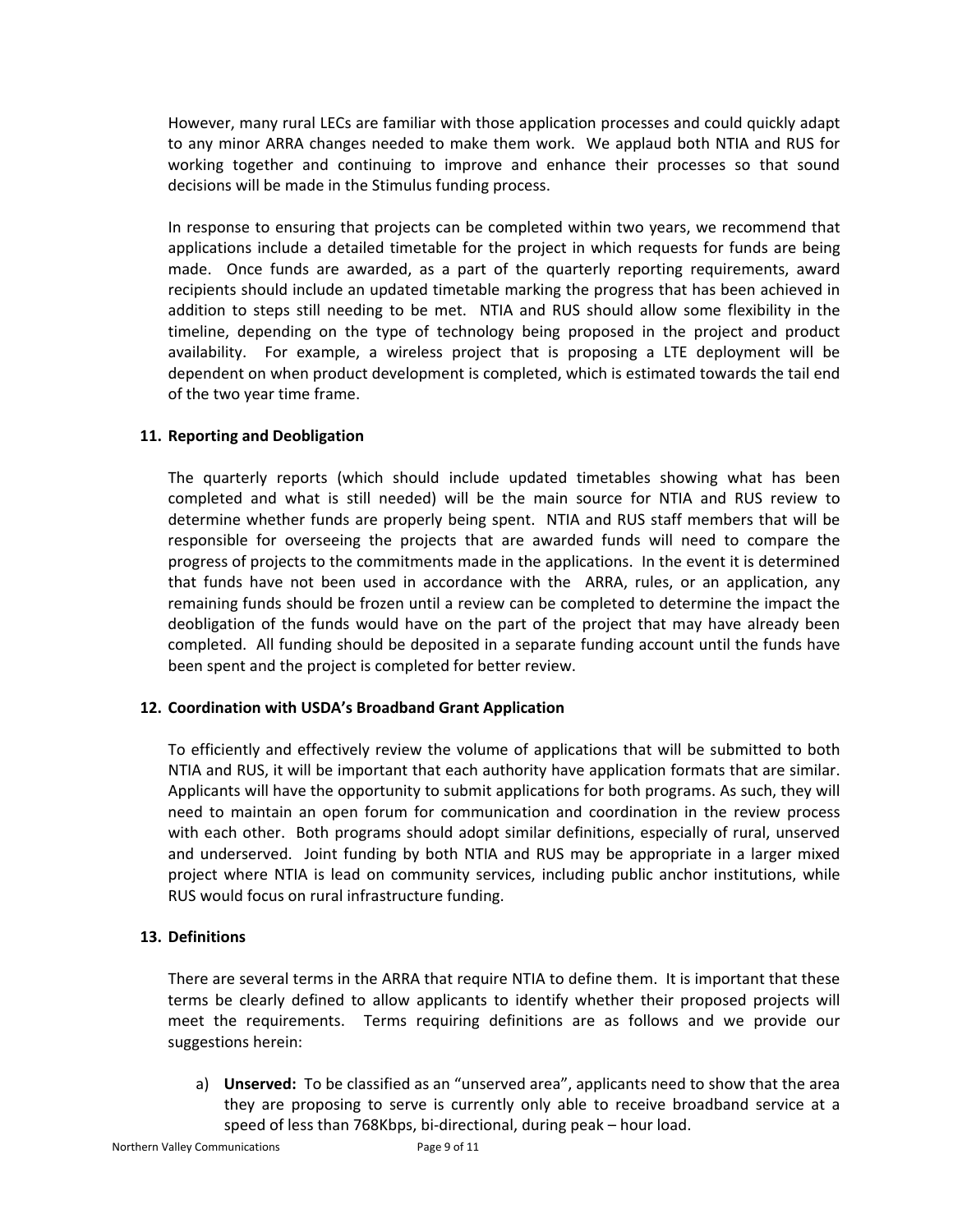b) **Underserved:** To be classified as an "underserved area", applicants need to show that the area they are proposing to serve is currently only able to receive broadband service at a speed of 768Kbps to less than 12Mbps, bi-directional, during peak – hour load.

The speeds as defined above in a) and b) are consistent with the FCC's new broadband speed reporting requirements for FCC Form 477. In addition these speeds are also supported by OPASTCO and other national organizations.

- c) **Broadband Service:** Broadband service should be defined consistent with the speed tier system as currently established by the FCC. Following this system, the minimum bandwidth for basic broadband should be 768Kbps downstream.
- d) **Nondiscrimination and Network Interconnection obligations:** In proposing suggested definitions regarding nondiscrimination and network interconnection obligations, we recommend that NTIA and RUS adopt the FCC's Policy Statement adopted August 5, 2005. Applicant's must also comply with, Section 230 (b) of the Communications Act of 1934, Congress states that the United States policy should be to "preserve the vibrant and competitive free market that presently exists for the Internet" $1$
- e) **Community Anchor Institutions:**  NTIA should define what will be classified as a Community Anchor Institutions in order to be consistent and provide guidance for applicants as they prepare their applications for funds. We interpret Community Anchor Institutions to be those institutions that are vital to the ongoing functioning and longevity of a community. For example: public safety institutions like police, fire, emergency response; city hall; schools; hospitals or medical clinics; Chamber of Commerce; library, etc.

# *RUS Program Comments*

# **1. Most Effective ways RUS could offer Broadband funds**

To be effective, RUS will need to take an approach similar to NTIA in the application review process. The application process will need to be streamlined significantly compared to the current RUS loan programs in order to meet the timeframes established in the bill and desires of the President and Congress. We would recommend that the funds that are allocated to RUS be divided between grant and loan funds with a higher percentage going to grants Such as, 60% grant and 40% loan funds. Projects seeking funds from NTIA are going to be those projects that may not be financially feasible with the traditional RUS loan program or the existing RUS Broadband loan program.

# **2. How can RUS and NTIA best align their activities to make the most efficient and effective use of the funds**

RUS and NTIA will need to have similar processes for application submission, review, scoring and

<span id="page-9-0"></span>1